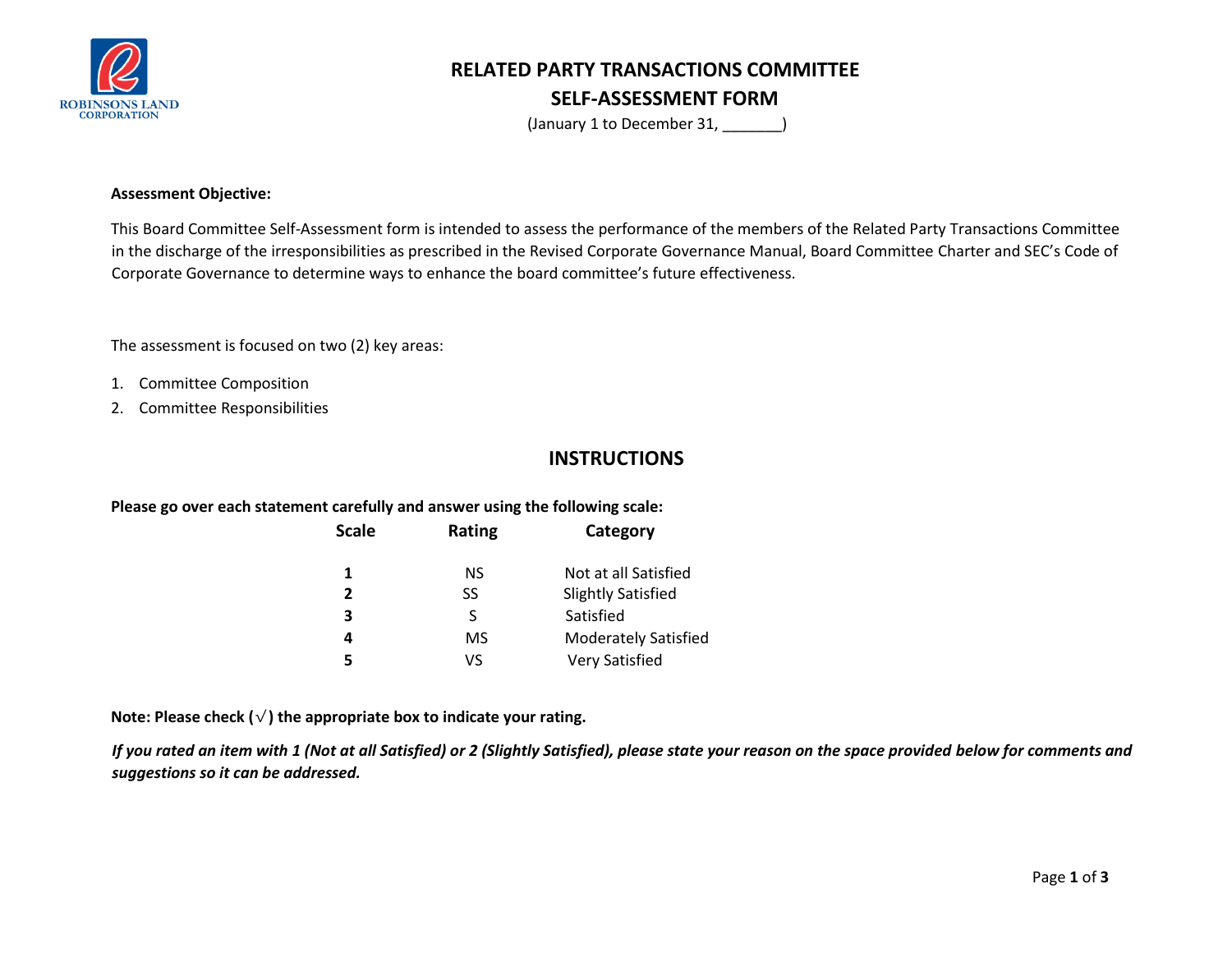

## **RELATED PARTY TRANSACTIONS COMMITTEE**

## **SELF-ASSESSMENT FORM**

(January 1 to December 31, \_\_\_\_\_\_\_)

| <b>RELATED PARTY TRANSACTIONS COMMITTEE OF</b> |                                                                                                                                                                                                                                                                                                                                                                                                                                                                                                                                                                                                                                   | 1         | 2         | 3 | 4         | 5         | <b>COMMENTS/SUGGESTIONS</b> |
|------------------------------------------------|-----------------------------------------------------------------------------------------------------------------------------------------------------------------------------------------------------------------------------------------------------------------------------------------------------------------------------------------------------------------------------------------------------------------------------------------------------------------------------------------------------------------------------------------------------------------------------------------------------------------------------------|-----------|-----------|---|-----------|-----------|-----------------------------|
|                                                | <b>ROBINSONS LAND CORPORATION</b>                                                                                                                                                                                                                                                                                                                                                                                                                                                                                                                                                                                                 | <b>NS</b> | <b>SS</b> | S | <b>MS</b> | <b>VS</b> |                             |
|                                                | A. Committee Composition                                                                                                                                                                                                                                                                                                                                                                                                                                                                                                                                                                                                          |           |           |   |           |           |                             |
|                                                | 1. The Related Party Transactions Committee has at least three (3)<br>Non-Executive Directors.                                                                                                                                                                                                                                                                                                                                                                                                                                                                                                                                    |           |           |   |           |           |                             |
|                                                | 2. One of the Committee member is an Independent Director.                                                                                                                                                                                                                                                                                                                                                                                                                                                                                                                                                                        |           |           |   |           |           |                             |
|                                                | <b>B. Committee Responsibilities</b>                                                                                                                                                                                                                                                                                                                                                                                                                                                                                                                                                                                              |           |           |   |           |           |                             |
|                                                | 1. Establish policy on MRPTs that promotes transparency and ensure<br>that transactions occur under conditions that protect the rights of<br>all stakeholder.                                                                                                                                                                                                                                                                                                                                                                                                                                                                     |           |           |   |           |           |                             |
|                                                | 2. Evaluate on an ongoing basis existing relations between and<br>among businesses and counterparties to ensure that all related parties<br>are continuously identified, MRPTs are monitored, and subsequent<br>changes in relationships with counterparties (from non-related to related<br>and vice versa) are captured.                                                                                                                                                                                                                                                                                                        |           |           |   |           |           |                             |
|                                                | 3. Evaluate all MRPTs to ensure that these are not undertaken on<br>more favorable economic terms (e.g. price, commissions, interest rates,<br>fees, tenor, collateral requirements) to such related parties than similar<br>transactions with non-related parties under similar circumstances and<br>that no corporate business resources of the company are<br>misappropriated or misapplied, and to determine any potential<br>reputational risk issues that may arise as a result of or in connection with<br>the transactions.                                                                                               |           |           |   |           |           |                             |
|                                                | 4. Ensure that appropriate disclosure is made, and/or information is<br>provided to regulating and supervising authorities relating the company's<br>MRPT exposures reviewed and approved during the year including<br>unusual or infrequently occurring transactions, and policies on conflicts<br>of interest or potential conflicts of interest. The disclosure shall include<br>information on the approach to managing material conflicts of interest<br>that are inconsistent with such policies, and conflicts that could arise as a<br>result of the company's affiliation or transactions with other related<br>parties. |           |           |   |           |           |                             |